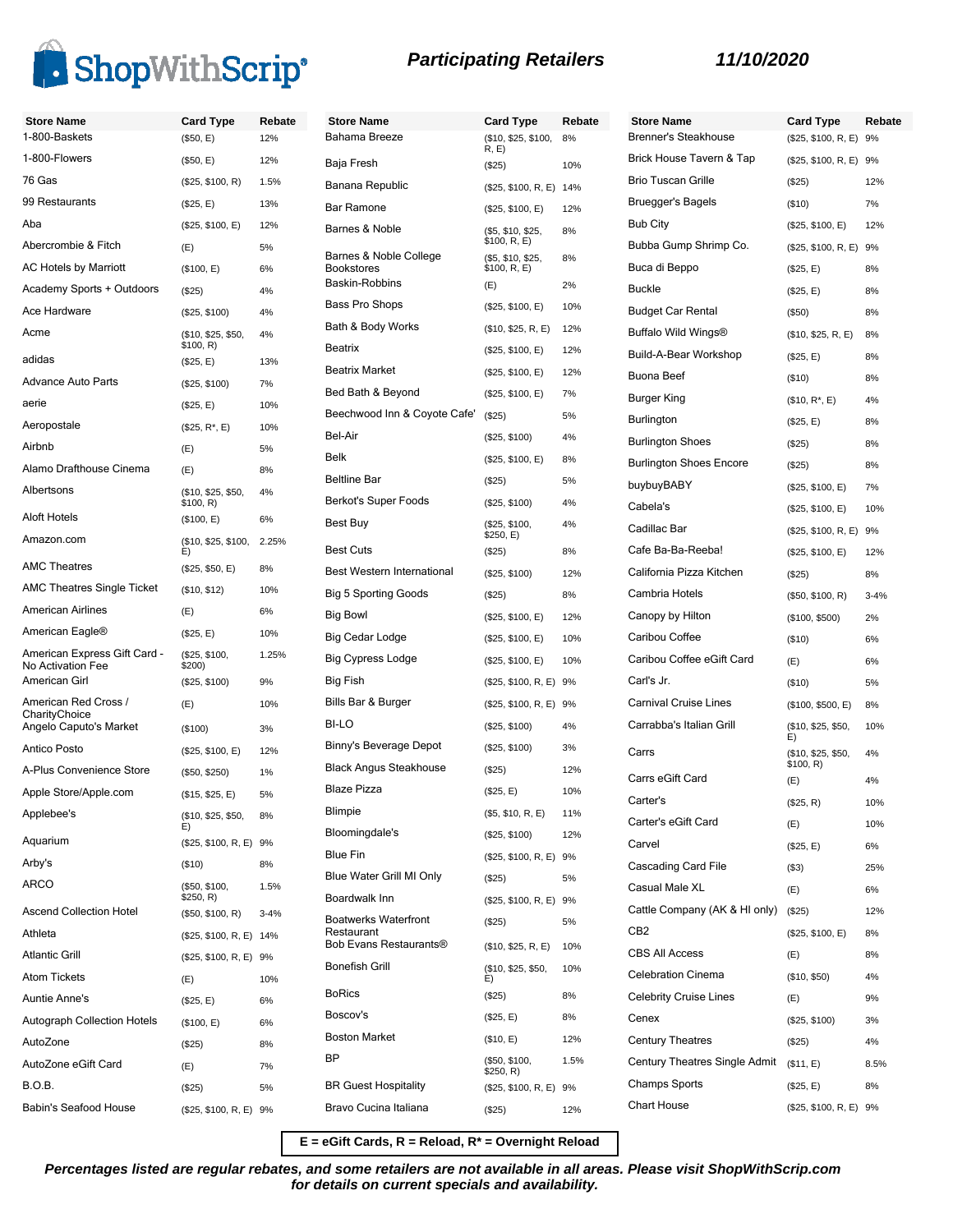

| <b>Participating Retailers</b> |  |
|--------------------------------|--|
|--------------------------------|--|

| <b>Store Name</b>                     | <b>Card Type</b>             | Rebate     | <b>Store Name</b>                       | <b>Card Type</b>            | Rebate   | <b>Store</b>     |
|---------------------------------------|------------------------------|------------|-----------------------------------------|-----------------------------|----------|------------------|
| Cheddars                              | (\$10, \$25, \$100,<br>R, E) | 8%         | <b>Crew Cuts</b>                        | (\$25)                      | 13%      | Exxon            |
| Cheesecake Factory                    | (\$25)                       | 5%         | Crutchfield                             | (E)                         | 5%       | Fairfiel         |
| Cheesecake Factory eGift Card         | (E)                          | 5%         | Cub Foods                               | (\$25, \$100, R)            | 4%       | Fairmo           |
| Cheryl's Cookies                      | (\$50, E)                    | 12%        | <b>CVS Pharmacy</b>                     | (\$10, \$25, \$100,<br>R, E | 6%       | Family           |
| Chevron CA Only                       | (\$50, \$100,<br>\$250, R)   | $1 - 1.5%$ | D&W Fresh Market                        | (\$25, \$100)               | 2%       | Family           |
| Chico's                               | (E)                          | 6.5%       | D&W Quick Stop                          | (\$25, \$100)               | 2%       | Famou            |
| Children's Place                      | (\$25, E)                    | 12%        | Dairy Queen                             | (\$10)                      | 3%       | Famou            |
| Chili's Grill & Bar                   | (\$25, \$50, E)              | 11%        | Darden Restaurants                      | (\$10, \$25, \$100,<br>R, E | 8%       | Fanatio          |
| Chipotle Mexican Grill                | (\$10, \$25, E)              | 10%        | Dave & Buster's                         | (\$25, E)                   | 13%      | Fandar<br>Fandar |
| <b>Choice Hotels</b>                  | (\$50, \$100, R)             | $3 - 4%$   | Del Taco                                | (\$10)                      | 7%       |                  |
| CineArts                              | (\$25)                       | 4%         | Delta Air Lines                         | (\$250, \$1000, E) 4%       |          | Fannie           |
| CineArts Single Admit                 | (\$11, E)                    | 8.5%       | Delta Hotels by Marriott                | (\$100, E)                  | 6%       | Fazoli's         |
| Cinema Carousel                       | (\$10, \$50)                 | 4%         | Dennis Uniform                          | (\$20)                      | 5%       | Festiva          |
| <b>Cinemark Theatres</b>              | (\$25)                       | 4%         | Denny's                                 | (\$10)                      | 7%       | Field &          |
| <b>Cinemark Theatres Single</b>       | (\$11, E)                    | 8.5%       | Design Hotels                           | (\$100, E)                  | 6%       | Fiesta !         |
| Admit<br>Cinemark Tinseltown          | (\$25)                       | 4%         | Di Pescara                              | (\$25, \$100, E)            | 12%      | Finish I         |
| Cinemark Tinseltown Single            | (\$11, E)                    | 8.5%       | Dick's Sporting Goods                   | (\$25, \$100)               | 8%       | First Cl         |
| Admit<br>Cineplex Odeon Single Ticket | (\$10, \$12)                 | 10%        | Dierbergs                               | (\$25, \$100)               | 2.5%     | Fish Ta          |
| Cinnabon                              | (\$25, E)                    | 6%         | Dillard's                               | (\$25, \$100)               | 9%       | Fisherr          |
| Circle K                              | (\$25, \$100)                | 1.5%       | Dining Concepts (MI only)               | (\$25)                      | 5%       | Flat Riv         |
| CityVu Bistro                         | (\$25)                       | 5%         | Discover Gift Card - No                 | (\$50, \$100,               | 1.25%    | Fleet F          |
| Claim Jumper                          | (\$25, \$100, R, E) 9%       |            | <b>Activation Fee</b><br>Disney         | \$250)<br>(\$25, \$100,     | 3%       | Fleming          |
| Claire's                              | (\$10)                       | 9%         | Domino's                                | \$1000, E)                  |          | Flying I         |
| <b>Clarion Hotels</b>                 | (\$50, \$100, R)             | $3 - 4%$   | Dos Caminos                             | (\$10, \$25, R, E)          | 8%       | Food L           |
| Clementine's                          | (\$25)                       | 5%         | Double Tree By Hilton                   | (\$25, \$100, R, E) 9%      |          | Food M           |
| Clementine's Too                      | (\$25)                       | 5%         |                                         | (\$100, \$500)              | 2%       | Foodea           |
| Coffee Bean & Tea Leaf                | (\$25, R, E)                 | 9%         | Downtown Aquarium                       | (\$25, \$100, R, E) 9%      |          | <b>Foodlife</b>  |
| <b>Cold Stone Creamery</b>            | (\$5, \$10, E)               | 11%        | <b>DSW (Designer Shoe</b><br>Warehouse) | (\$25, \$100, E)            | 8%       | Foot Lo          |
| Columbia Sportswear                   | (\$50, E)                    | 12%        | Dunham's Sports                         | (\$25)                      | 8%       | Footact          |
| Comfort Inn                           | (\$50, \$100, R)             | $3 - 4%$   | Dunkin' Donuts                          | (\$10, \$25)                | 3%       | Forest           |
| <b>Comfort Suites</b>                 | (\$50, \$100, R)             | $3 - 4%$   | Dunkin' Donuts eGift Card               | (E)                         | 2.5%     | Foreve           |
| <b>Community Canteen</b>              | (\$25, \$100, E)             | 12%        | Eastbay                                 | (E)                         | 8%       | Four Po          |
| Conrad Hotels & Resorts               | (\$100, \$500)               | 2%         | Eat'n Park                              | $($10, $25, R^*)$           | 9%       | Frankie          |
| <b>Container Store</b>                | (\$25, \$100, E)             | 9%         | <b>EB Games</b>                         | (\$25, E)                   | 3%       | Freddy           |
| Corner Bar                            | (\$25)                       | 5%         | Econo Lodge                             | (\$50, \$100, R)            | $3 - 4%$ | Fruit Bo         |
| Cost Plus World Market                | (\$25, \$100, E)             | 7%         | Edition                                 | (\$100, E)                  | 6%       | GameS            |
| Cottage Bar                           | (\$25)                       | 5%         | <b>Eiffel Tower</b>                     | (\$25, \$100, E)            | 12%      | Gandy            |
| Courtyard by Marriott                 |                              | 6%         | Einstein Bros. Bagels                   | (\$10)                      | 10%      | Gap              |
| <b>Cousins Subs</b>                   | (\$100, E)                   | 9%         | El Pollo Loco                           | (\$10)                      | 6%       | Gap Fa           |
| Crab House                            | (\$10)                       |            | El Segundo Sol                          | (\$25, \$100, E)            | 12%      | Gaylor           |
| Cracker Barrel                        | (\$25, \$100, R, E) 9%       |            | <b>Element by Westin</b>                | (\$100, E)                  | 6%       | Geek S           |
| Crate & Kids                          | (\$10, \$25)                 | 8%         | Ema                                     | (\$25, \$100, E)            | 12%      | GetGo            |
| Crate and Barrel                      | (\$25, \$100, E)             | 8%         | <b>Embassy Suites by Hilton</b>         | (\$100, \$500)              | 2%       | Giant E          |
| Crazy Horse Steak House               | (\$25, \$100, E)             | 8%         | Everest                                 | (\$25, \$100, E)            | 12%      | Giant F          |
|                                       | (\$25)                       | 5%         | <b>Express</b>                          | (\$25, E)                   | 10%      | Giant F          |

| <b>Store Name</b>               | <b>Card Type</b>             | Rebate     |
|---------------------------------|------------------------------|------------|
| Exxon                           | (\$50, \$250, R)             | $1 - 1.5%$ |
| <b>Fairfield by Marriott</b>    | (\$100, E)                   | 6%         |
| <b>Fairmont Hotels</b>          | (\$100)                      | 9%         |
| Family Express                  | (\$25, \$100)                | 4%         |
| <b>Family Fare Supermarket</b>  | (\$25, \$100)                | 2%         |
| Famous Footwear                 | (\$25)                       | 8%         |
| Famous Hair                     | (\$25)                       | 8%         |
| Fanatics                        | (E)                          | 7%         |
| Fandango                        | (\$25, E)                    | 4%         |
| FandangoNOW                     | (E)                          | 4%         |
| <b>Fannie May Candies</b>       | (\$10)                       | 25%        |
| Fazoli's                        | (\$25, E)                    | 9%         |
| Festival Foods (WI) - Skogens   | (\$25, \$50, \$100)          | 3%         |
| Field & Stream                  | (\$25, \$100)                | 8%         |
| <b>Fiesta Salons</b>            | (\$25)                       | 8%         |
| <b>Finish Line</b>              | (\$25)                       | 10%        |
| <b>First Choice Haircutters</b> | (\$25)                       | 8%         |
| <b>Fish Tales</b>               | (\$25, \$100, R, E)          | 9%         |
| <b>Fisherman's Wharf</b>        | (\$25, \$100, R, E) 9%       |            |
| <b>Flat River Grill</b>         | (\$25)                       | 5%         |
| <b>Fleet Farm</b>               | (\$25, \$100)                | 3.5%       |
| Fleming's Prime Steakhouse      | (\$10, \$25, \$50,           | 10%        |
| <b>Flying Dutchman</b>          | E)<br>(\$25, \$100, R, E) 9% |            |
| Food Lion                       | (\$25, \$100, E)             | 3%         |
| Food Maxx                       | (\$25, \$100)                | 2%         |
| Foodease                        | (\$25, \$100, E)             | 12%        |
| Foodlife                        | (\$25, \$100, E)             | 12%        |
| Foot Locker                     | (\$25, E)                    | 8%         |
| <b>Footaction USA</b>           | (\$25, E)                    | 8%         |
| <b>Forest Hills Foods</b>       | (\$25, \$100)                | 2%         |
| Forever <sub>21</sub>           | (E)                          | 5%         |
| Four Points by Sheraton         | (\$100, E)                   | 6%         |
| Frankie's Pizza By the Slice    | (\$25, \$100, E)             | 12%        |
| Freddy's                        | $(\$25)$                     | 8%         |
| <b>Fruit Bouquets</b>           | (\$50, E)                    | 12%        |
| GameStop                        | (\$25, E)                    | 3%         |
| Gandy Dancer                    | (\$25, \$100, R, E)          | 9%         |
| Gap                             | (\$25, \$100, R, E)          | 14%        |
| Gap Factory                     | (\$25, \$100, R, E)          | 14%        |
| Gaylord Hotels                  | (\$100, E)                   | 6%         |
| Geek Squad & Best Buy           | (\$25, \$100,<br>\$250, E)   | 4%         |
| GetGo                           | (\$25, \$100)                | 4%         |
| Giant Eagle                     | (\$25, \$100)                | 4%         |
| <b>Giant Food Stores</b>        | (\$100)                      | 4%         |
| Giant Foods                     | (\$100)                      | 4%         |

**E = eGift Cards, R = Reload, R\* = Overnight Reload**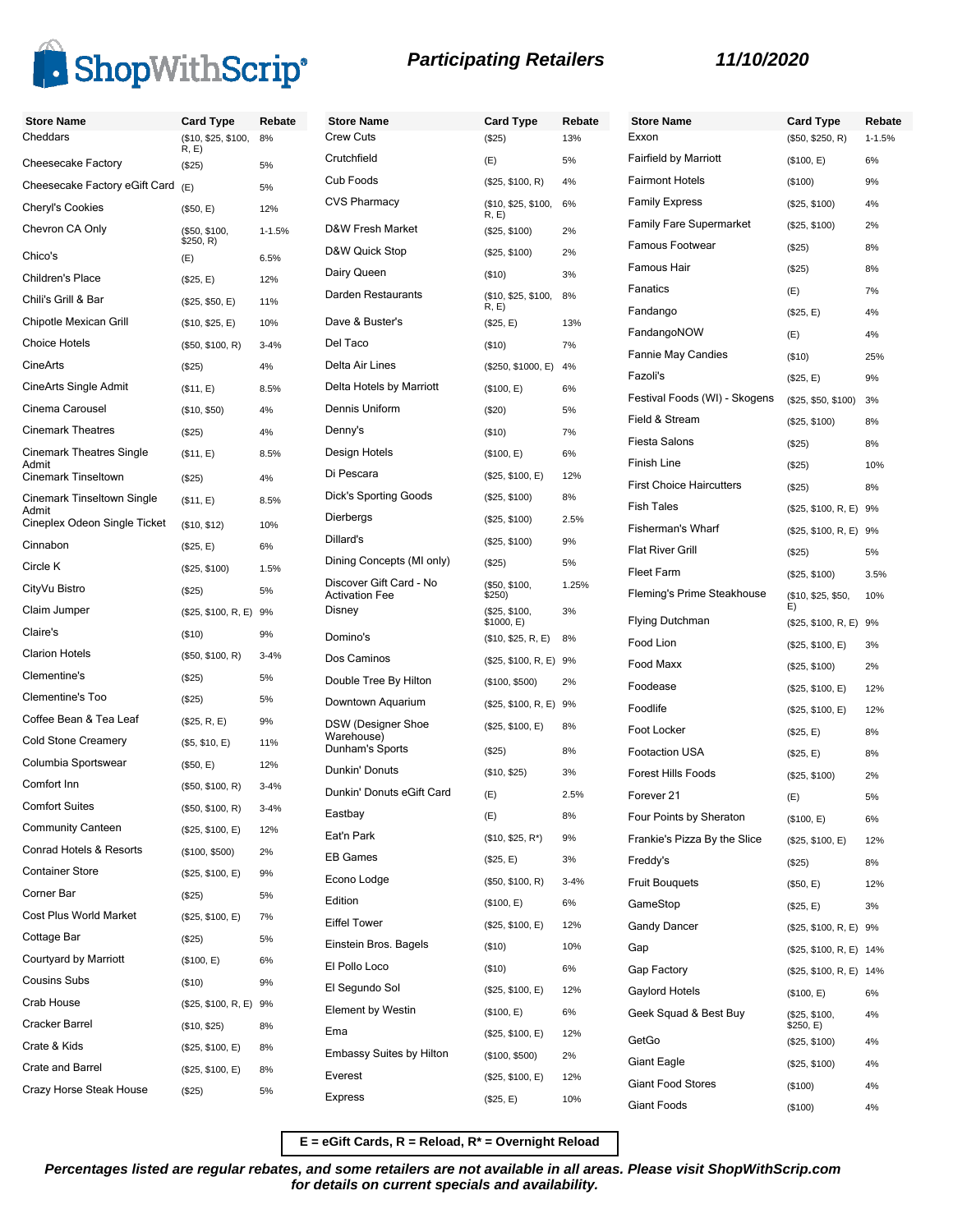

| <b>Participating Retailers</b> |  |
|--------------------------------|--|
|--------------------------------|--|

| <b>Store Name</b><br>Gift Card Wrapper - 10 Pack | <b>Card Type</b><br>(\$2)                | Rebate<br>10% | <b>Store Name</b><br>Homewood Suites by Hilton                              | <b>Card Type</b><br>(\$100, \$500) | Rebate<br>2% |
|--------------------------------------------------|------------------------------------------|---------------|-----------------------------------------------------------------------------|------------------------------------|--------------|
| Global Hotel Card powered by                     | (E)                                      | 10%           | HoneyBaked Ham                                                              | $(\$25)$                           | 12%          |
| Expedia<br>Go Play Golf                          | (E)                                      | 9%            | Hotels.com                                                                  | (\$100, \$250, E)                  | 6%           |
| Golden Corral                                    | (\$25)                                   | 9%            | <b>Hub 51</b>                                                               | (\$25, \$100, E)                   | 12%          |
| Golden Nugget                                    | (\$25, \$100, R, E) 9%                   |               | Hudsonville Grille                                                          | (\$25)                             | 5%           |
| Golf Galaxy                                      | (\$25, \$100)                            | 8%            | Hulu                                                                        | (E)                                | 6%           |
| Goodcents Deli Fresh Subs                        | (\$10, R, E)                             | 12%           | Icing                                                                       | (\$10)                             | 9%           |
| Google Play                                      | (E)                                      | 3%            | <b>IHOP</b>                                                                 | (\$10, \$25, E)                    | 8%           |
| Gordon Food Service Store                        | (\$25, \$100, R, E) 4%                   |               | Il Porcellino                                                               | (\$25, \$100, E)                   | 12%          |
| <b>Grand Concourse</b>                           | (\$25, \$100, R, E) 9%                   |               | Inn at Hawks Head                                                           | (\$25)                             | 5%           |
| <b>Great Clips</b>                               | (\$25)                                   | 8%            | Islamorada Fish Company                                                     | (\$25, \$100, E)                   | 10%          |
| <b>Great Harvest Bread</b>                       | (\$10)                                   | 6%            | Islands                                                                     | (\$25)                             | 8%           |
| Grotto                                           | (\$25, \$100, R, E)                      | 9%            | iTunes & App Store                                                          | (\$15, \$25, E)                    | 5%           |
| Groupon.com                                      | (\$25, E)                                | 7%            | J. Crew                                                                     | (\$25)                             | 13%          |
| Grubhub                                          | (E)                                      | 4%            | Jack in the Box                                                             | (\$10)                             | 4%           |
| Guitar Center                                    | (\$25, E)                                | 4%            | Jamba Juice                                                                 | (\$25, E)                          | 6%           |
| Gulf Oil                                         | (\$25)                                   | 1.5%          | James Street Inn                                                            | (\$25)                             | 5%           |
| Gymboree                                         | (\$25, E)                                | 12%           | <b>JCPenney</b>                                                             | (\$25, \$100, R, E) 5%             |              |
| H&M                                              | (\$25, E)                                | 7%            | Jersey Mike's Subs                                                          | (E)                                | 6%           |
| <b>HairMasters</b>                               | (\$25)                                   | 8%            | Jewel Osco                                                                  | (\$10, \$25, \$50,<br>\$100, R)    | 4%           |
| Hallmark                                         | (\$25, R, E)                             | 4%            | Jiffy Lube                                                                  | (\$30, R, E)                       | 8%           |
| Hampton by Hilton                                | (\$100, \$500)                           | 2%            | Jo-Ann Fabric and Craft Stores                                              | (S25)                              | 6%           |
| Happy Dining Card                                | (\$25)                                   | 8%            | Joe's Crab Shack                                                            | (\$25, \$100, R, E) 9%             |              |
| Happy Moments Card                               | (\$25)                                   | 8%            | Joe's Seafood Prime Steak &                                                 | (\$25, \$100, E)                   | 12%          |
| Hardee's                                         | $($ \$10)                                | 5%            | <b>Stone Crab</b><br>Jos. A. Bank                                           | (\$25)                             | 10%          |
| Harlow's                                         | (\$25, \$100, R, E) 9%                   |               | Journeys                                                                    | (\$25)                             | 10%          |
| <b>Harmon Face Values</b>                        | (\$25, \$100, E)                         | 7%            | Journeys Kidz                                                               | (\$25)                             | 10%          |
| Harry & David                                    | $($ \$50, E)                             | 12%           | <b>JW Marriott</b>                                                          | (\$100, E)                         | 6%           |
| Harveys Supermarkets                             | (\$25, \$100)                            | 4%            | Kemah Boardwalk                                                             | (\$25, \$100, R, E)                | 9%           |
| <b>HeadStart Hair Care</b>                       | (S25)                                    | 8%            | Kids Foot Locker                                                            | (\$25, E)                          | 8%           |
| Hilton                                           | (\$100, \$500)                           | 2%            | Kirby House                                                                 | (\$25)                             | 5%           |
| Hilton Garden Inn                                | (\$100, \$500)                           | 2%            | Kmart                                                                       | (\$25, \$50, E)                    | 4%           |
| <b>Hilton Grand Vacations</b>                    | (\$100, \$500)                           | 2%            | Kohl's                                                                      | (\$25, \$100, E)                   | 4%           |
| Hog Wild BBQ                                     | (\$25)                                   | 5%            | Krispy Kreme® Doughnut                                                      | (\$10, R, E)                       | 8%           |
| Holiday Hair                                     | (\$25)                                   | 8%            | Corporation<br>Krist Oil                                                    | $(\$50)$                           | 5%           |
| Holiday Inn on the Beach-<br>Galveston, TX       | (\$25, \$100, R, E) 9%                   |               | Kwik Star                                                                   | (\$25, \$50, \$100,                | 4%           |
| <b>Holiday Stationstores</b>                     | (\$25, \$100)                            | 4%            | Kwik Trip                                                                   | R)<br>(\$25, \$50, \$100,          | 4%           |
| <b>Holland America Line</b>                      | (\$100, \$500, E)                        | 6%            | L. Woods Tap & Pine Lodge                                                   | R)                                 |              |
| Hollister Co.                                    | (E)                                      | 5%            |                                                                             | (\$25, \$100, E)                   | 12%          |
| Home 2 Suites by Hilton                          | (\$100, \$500)                           | 2%            | L.L.Bean                                                                    | (\$25, \$100, E)                   | 16%          |
| Home Chef                                        | (E)                                      | 7.5%          | La Griglia                                                                  | (\$25, \$100, R, E)                | 9%           |
| Home Depot <sup>®</sup>                          | (\$10, \$25, \$100,<br>\$500, \$1000, R, | 4%            | Lady Foot Locker<br>Landry's Hilton Galveston Island (\$25, \$100, R, E) 9% | (\$25, E)                          | 8%           |
| HomeGoods                                        | E)<br>(\$25, \$100, E)                   | 7%            | Resort<br>Landry's Seafood                                                  |                                    |              |
| HomeSense                                        | (\$25, \$100, E)                         | 7%            | Landry's, Inc.                                                              | (\$25, \$100, R, E) 9%             |              |
|                                                  |                                          |               |                                                                             | (\$25, \$100, R, E) 9%             |              |

| <b>Store Name</b><br>Lands' End          | Card Type<br>(\$25, \$100, E)                  | Rebate<br>15% |
|------------------------------------------|------------------------------------------------|---------------|
| Lands' End Kids                          | (\$25, \$100, E)                               | 15%           |
| Lands' End School                        | (\$25, \$100, E)                               | 15%           |
| Lane Bryant®                             | (\$25, E)                                      | 8%            |
| Le Meridien                              | (\$100, E)                                     | 6%            |
| Legal Sea Foods                          | (E)                                            | 13%           |
| Leppinks Food Centers                    | (\$50)                                         | 5%            |
| Lettuce Entertain You                    | (\$25, \$100, E)                               | 12%           |
| Restaurants<br>Little Caesars Pizza      | (\$20)                                         | 8%            |
| Loews Cineplex                           | (\$25, \$50, E)                                | 8%            |
| Loews Cineplex Single Ticket             | (\$10, \$12)                                   | 10%           |
| Logan's Roadhouse                        | (\$25, E)                                      | 10%           |
| Long John Silver's                       | (\$10)                                         | 8%            |
| LongHorn Steakhouse                      | (\$10, \$25, \$100,                            | 8%            |
| Lou Malnati's Pizzeria                   | R, E<br>(\$10)                                 | 8%            |
| Lowe's                                   | (\$20, \$25, \$100,<br>\$500, \$1000, R,<br>E) | 4%            |
| Lucille's Smokehouse                     | (E)                                            | 8%            |
| Bar.B.Que<br>Lucky (Southern CA Only)    | (\$10, \$25, \$50,<br>\$100, R)                | 4%            |
| Lucky Supermarket                        | (\$25, \$100)                                  | 2%            |
| Macy's                                   | (\$25, \$100, E)                               | 10%           |
| Maggiano's Little Italy                  | (\$25, \$50, E)                                | 11%           |
| Magic Johnson Theatres                   | (\$25, \$50, E)                                | 8%            |
| Magic Johnson Theatres Single<br>Ticket  | (\$10, \$12)                                   | 10%           |
| Main Event                               | (\$50, E)                                      | 10%           |
| Mainstay Suites                          | (\$50, \$100, R)                               | $3 - 4%$      |
| Marathon                                 | (\$25, \$100,<br>\$250)                        | 3%            |
| Marco New American Bistro                | (\$25)                                         | 5%            |
| Marcus Hotels & Resorts                  | (\$25, \$100, R, E)                            | 8%            |
| <b>Marcus Theatres</b>                   | (\$25, \$100, R, E)                            | 8%            |
| Mariano's (IL Only)                      | (\$25, \$50, \$100,<br>R, E                    | 4%            |
| Mario Tricoci                            | (\$25, \$100)                                  | 7%            |
| Marios                                   | (\$25)                                         | 5%            |
| <b>Market District</b>                   | (\$25, \$100)                                  | 4%            |
| Marriott Executive Apartments            | (\$100, E)                                     | 6%            |
| Marriott Hotels & Resorts                | (\$100, E)                                     | 6%            |
| <b>Marriott Vacation Club</b>            | (\$100, E)                                     | 6%            |
| Marshalls                                | (\$25, \$100, E)                               | 7%            |
| Martin's Food Market (MD, PA,<br>VA, WV) | (\$25, \$100)                                  | 4%            |
| Martin's Super Markets                   | (\$50, \$100)                                  | 4%            |
| Matchbox Diner and Drinks                | (\$25)                                         | 5%            |
| Maurices                                 | (\$20)                                         | 7%            |
| MBurger                                  | (\$25, \$100, E)                               | 12%           |
| McAlister's Deli                         | (\$25, E)                                      | 6%            |

**E = eGift Cards, R = Reload, R\* = Overnight Reload**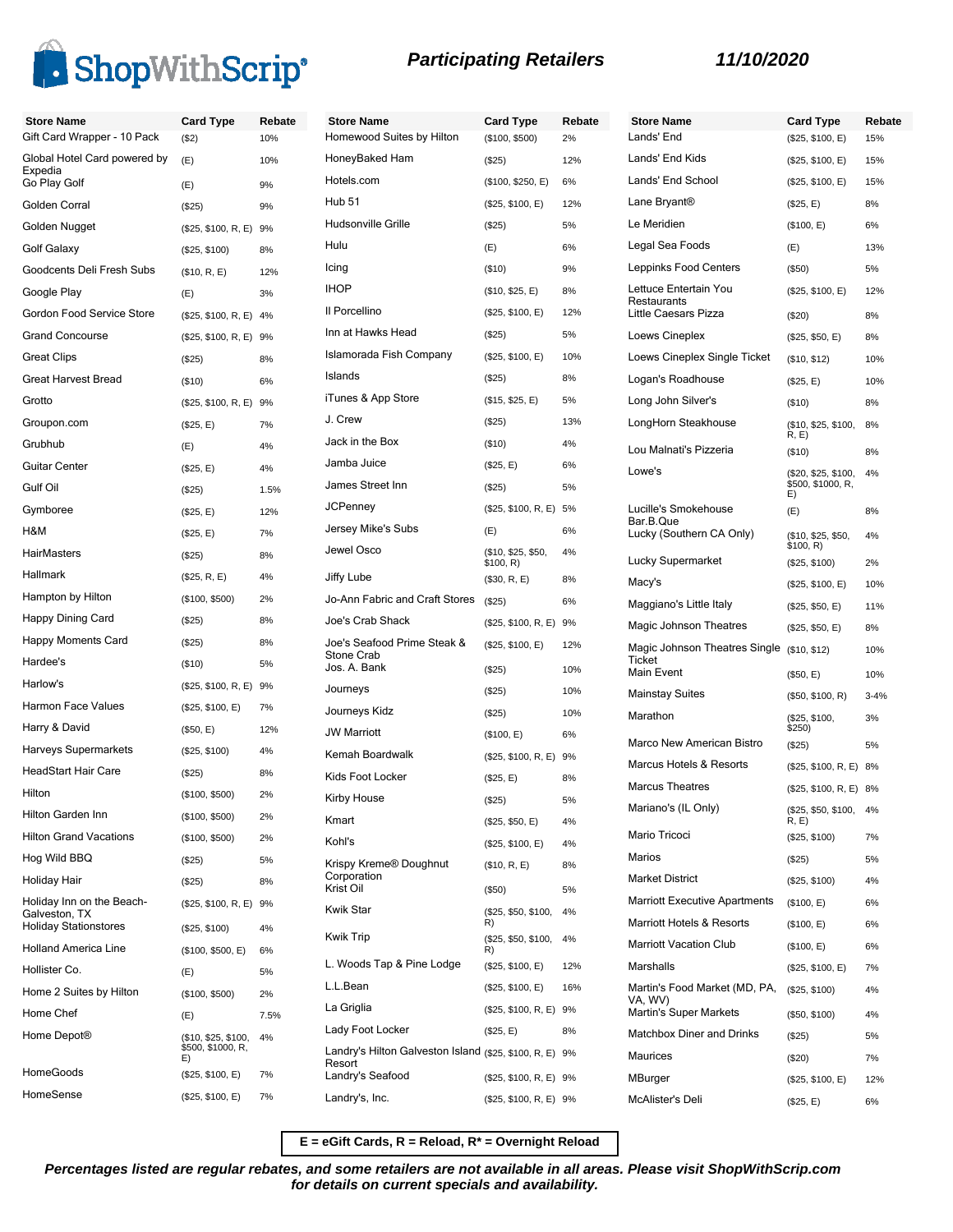

| <b>Store Name</b>                       | <b>Card Type</b>                    | Rebate     | <b>Store Name</b>            | <b>Card Type</b>                 | Rebate | <b>Store Name</b>                  |
|-----------------------------------------|-------------------------------------|------------|------------------------------|----------------------------------|--------|------------------------------------|
| McCormick & Schmick's                   | (\$25, \$100, R, E)                 | 9%         | Ottawa Beach Inn             | (\$25)                           | 5%     | Qdoba Mexican Grill                |
| Meijer                                  | (\$10, \$25, \$50,<br>$$100, R^*$ ) | 3%         | Outback Steakhouse           | (\$10, \$25, \$50,<br>E)         | 10%    | Quality Inn                        |
| Menards                                 | (\$25, \$100,<br>\$500)             | 3%         | Overstock.com                | (\$25, E)                        | 8%     | Quick Chek (NJ and NY only)<br>QVC |
| Men's Wearhouse                         | (\$25)                              | 8%         | Oyster Bah                   | (\$25, \$100, E)                 | 12%    |                                    |
| Mermaid Bar and Grill                   | (\$25)                              | 5%         | Ozzie's Pops & Pretzels      | (\$25, \$100, E)                 | 12%    | R.J. Grunts                        |
| Metro Market (WI only)                  | (\$25, \$50, \$100,<br>R, E)        | 4%         | P.F. Chang's China Bistro    | (\$25, \$100, E)                 | 8%     | Rainforest Cafe<br>Raley's         |
| Metropolis Oyster Room &                | (\$25, \$100, R, E) 9%              |            | Panda Express                | (\$25)                           | 8%     | Ramen-san                          |
| Cocktail Bar<br><b>Michaels</b>         | (\$25)                              | 4%         | Panera Bread                 | (\$5, \$10, \$25,<br>\$50, R, E) | 8%     | Randalls                           |
| Mity Nice Bar & Grill                   | (\$25, \$100, E)                    | 12%        | Papa John's Pizza            | $($10, R^*, E)$                  | 8%     | Randalls eGift Card                |
| Mobil                                   | (\$50, \$250, R)                    | $1 - 1.5%$ | Papa Murphy's Pizza          | (\$10)                           | 8%     |                                    |
| Moe's Southwest Grill                   | (\$25, E)                           | 6%         | Pappadeaux                   | (\$25, E)                        | 6%     | Rave Cinemas                       |
| Mon Ami Gabi                            | (\$25, \$100, E)                    | 12%        | Pappas Bar-B-Q               | (\$25, E)                        | 6%     | <b>Red Lobster</b>                 |
| Morton's Steakhouse                     | (\$25, \$100, R, E) 9%              |            | Pappas Bros. Steakhouse      | (\$25, E)                        | 6%     | <b>Red Robin</b>                   |
| MotoMart                                | (\$50)                              | 5%         | Pappas Burger                | (\$25, E)                        | 6%     | Red Sushi                          |
| Movie Tavern by Marcus                  | (\$25, \$100, R, E) 8%              |            | Pappas Restaurants           | (\$25, E)                        | 6%     | Regal                              |
| Moxy Hotels                             |                                     |            | Pappas Seafood House         | (\$25, E)                        | 6%     | Regal Premiere e-Ticket            |
| Muer Seafood                            | (\$100, E)                          | 6%         | Pappasito's                  | (\$25, E)                        | 6%     | <b>Regis Salons</b>                |
|                                         | (\$25, \$100, R, E) 9%              |            | Pavilions                    | (\$10, \$25, \$50,               | 4%     | Regis Signature Salon              |
| Naoki Sushi                             | (\$25, \$100, E)                    | 12%        | Pavilions eGift Card         | \$100, R)                        |        | REI                                |
| Neiman Marcus                           | (\$50)                              | 12%        |                              | (E)                              | 4%     | Renaissance Hotels                 |
| New Holland Brewing -<br>Knickerbocker  | (\$25)                              | 5%         | PBteen                       | (\$25, \$100, E)                 | 8%     | <b>Republic Services</b>           |
| New Holland Brewing<br>Restaurant & Pub | (\$25)                              | 5%         | Peapod Online Grocery        | (\$25, \$100)                    | 4%     | Residence Inn by Marriott          |
| Nike                                    | (\$25, E)                           | 12%        | Peohe's                      | (\$25, \$100, R, E) 9%           |        | <b>Rio Grand Steakhouse</b>        |
| Nintendo eShop                          | (E)                                 | 8%         | Pep Boys eGift Card          | (E)                              | 7%     | <b>Rite Aid</b>                    |
| Noah's Bagels                           | (\$10)                              | 10%        | Pereddies Italian Restaurant | (\$25)                           | 5%     | <b>River Crab</b>                  |
| Nob Hill Foods                          | (\$25, \$100)                       | 4%         | Petco                        | (E)                              | 5%     | Rodeway Inn                        |
| Noodles & Company                       | (\$10)                              | 8%         | Pete's Fresh Market          | (\$20)                           | 4%     | Rose's Express                     |
| NOOK by Barnes & Noble                  | (\$5, \$10, \$25,                   | 8%         | PetSmart                     | (\$25, R, E)                     | 5%     | Rose's on Reed's Lake              |
|                                         | \$100, R, E)                        |            | Petterino's                  | (\$25, \$100, E)                 | 12%    | Ross Dress for Less                |
| Nordstrom                               | (\$25, \$100, E)                    | 4%         | Pick 'n Save (WI only)       | (\$25, \$50, \$100,              | 4%     |                                    |
| Nordstrom Rack                          | (\$25, \$100, E)                    | 4%         | Pietro's                     | R, E<br>(\$25)                   | 5%     | Roundys (IL and WI only)           |
| Noto's Old World Italian Dining         | (\$25)                              | 5%         | Piggly Wiggly (WI, IL only)  | (\$25, \$50, \$100)              | 3%     | Royal Caribbean                    |
| Oberweis                                | (\$10)                              | 8%         | Pilot Flying J               | (\$100)                          | 2%     | Royal Farms                        |
| Oceanaire                               | (\$25, \$100, R, E) 9%              |            | Pizza Hut                    |                                  |        | <b>RPM</b> Italian                 |
| Office Depot / Office Max               | (\$25, \$100)                       | 5%         |                              | (\$10, E)                        | 8%     | <b>RPM Steak</b>                   |
| Office Depot / Office Max eGift         | (E)                                 | 5%         | Pizza Ranch                  | (\$25, E)                        | 8%     | Rubio's Restaurants                |
| Card<br>Old Boys' Brewhouse             | (\$25)                              | 5%         | Pizzeria Due                 | (\$25, E)                        | 12%    | Ruth's Chris Steak House           |
| Old Navy                                | (\$25, \$100, R, E) 14%             |            | Pizzeria Uno                 | (\$25, E)                        | 12%    | Safeway                            |
| Olive Garden                            | (\$10, \$25, \$100, 8%)             |            | Pizzeria Via Stato           | (\$25, \$100, E)                 | 12%    | Safeway eGift Card                 |
|                                         | R, E)                               |            | Popcorn Factory              | (\$50, E)                        | 12%    |                                    |
| Omaha Steaks                            | (\$25)                              | 11%        | Potbelly Sandwich Shop       | (\$10)                           | 8%     | Saks Fifth Avenue                  |
| On The Border                           | (\$25, \$50, E)                     | 11%        | Pottery Barn                 | (\$25, \$100, E)                 | 8%     | Saks Fifth Avenue OFF 5th          |
| One Trick Pony Grill and<br>Taproom     | (\$25)                              | 5%         | Pottery Barn Kids            | (\$25, \$100, E)                 | 8%     | Sally Beauty                       |
| OshKosh                                 | (\$25, R)                           | 10%        | Primary Kids Clothing        | (E)                              | 10%    | Salt and Pepper                    |
| OshKosh eGift Card                      | (E)                                 | 10%        | <b>Princess Cruises</b>      | (\$100, \$500, E)                | 6%     | Saltgrass Steakhouse               |
| Osteria Via Stato                       | (\$25, \$100, E)                    | 12%        | Protea Hotels by Marriott    | (\$100, E)                       | 6%     | Sam's Club                         |

| <b>Store Name</b>           | <b>Card Type</b>                                    | Rebate   |
|-----------------------------|-----------------------------------------------------|----------|
| Qdoba Mexican Grill         | $(\$25)$                                            | 7%       |
| Quality Inn                 | (\$50, \$100, R)                                    | $3 - 4%$ |
| Quick Chek (NJ and NY only) | (\$25)                                              | 2%       |
| QVC                         | (E)                                                 | 5%       |
| R.J. Grunts                 | (\$25, \$100, E)                                    | 12%      |
| Rainforest Cafe             | (\$25, \$100, R, E)                                 | 9%       |
| Raley's                     | (\$25, \$100)                                       | 4%       |
| Ramen-san                   | (\$25, \$100, E)                                    | 12%      |
| Randalls                    | (\$10, \$25, \$50,<br>\$100, R)                     | 4%       |
| Randalls eGift Card         | (E)                                                 | 4%       |
| Rave Cinemas                | (\$25)                                              | 4%       |
| Red Lobster                 | (\$10, \$25, R, E)                                  | 8%       |
| Red Robin                   | (\$25, E)                                           | 8%       |
| Red Sushi                   | (\$25, \$100, R, E)                                 | 9%       |
| Regal                       | (\$10, \$25, E)                                     | 8%       |
| Regal Premiere e-Ticket     | (\$10.50, E)                                        | 10%      |
| Regis Salons                | (\$25)                                              | 8%       |
| Regis Signature Salon       | (\$25)                                              | 8%       |
| REI                         | (\$25, E)                                           | 8%       |
| Renaissance Hotels          | (\$100, E)                                          | 6%       |
| Republic Services           | (\$20, \$100)                                       | 10%      |
| Residence Inn by Marriott   | (\$100, E)                                          | 6%       |
| Rio Grand Steakhouse        | $(\$25)$                                            | 5%       |
| <b>Rite Aid</b>             | (\$25)                                              | 4%       |
| River Crab                  | (\$25, \$100, R, E)                                 | 9%       |
| Rodeway Inn                 | (\$50, \$100, R)                                    | $3 - 4%$ |
| Rose's Express              | $(\$25)$                                            | 5%       |
| Rose's on Reed's Lake       | (\$25)                                              | 5%       |
| Ross Dress for Less         | $(\$25)$                                            | 8%       |
| Roundys (IL and WI only)    | (\$25, \$50, \$100,<br>R, E                         | 4%       |
| Royal Caribbean             | (E)                                                 | 13%      |
| Royal Farms                 | (\$25, \$100)                                       | 4%       |
| <b>RPM</b> Italian          | (\$25, \$100, E)                                    | 12%      |
| RPM Steak                   | (\$25, \$100, E)                                    | 12%      |
| <b>Rubio's Restaurants</b>  | (\$25, E)                                           | 10%      |
| Ruth's Chris Steak House    | (\$50, \$100, E)                                    | 10%      |
| Safeway                     | (\$10, \$25, \$50,<br>\$100, R)                     | 4%       |
| Safeway eGift Card          | (E)                                                 | 4%       |
| <b>Saks Fifth Avenue</b>    | $($ \$50)                                           | 12%      |
| Saks Fifth Avenue OFF 5th   | $($ \$50)                                           | 12%      |
| Sally Beauty                | $(\$25)$                                            | 12%      |
| Salt and Pepper             | (\$25)                                              | 5%       |
| Saltgrass Steakhouse        | (\$25, \$100, R, E)                                 | 9%       |
| Sam's Club                  | (\$10, \$25, \$50,<br>\$100, \$250,<br>\$500, R, E) | 2.5%     |

**E = eGift Cards, R = Reload, R\* = Overnight Reload**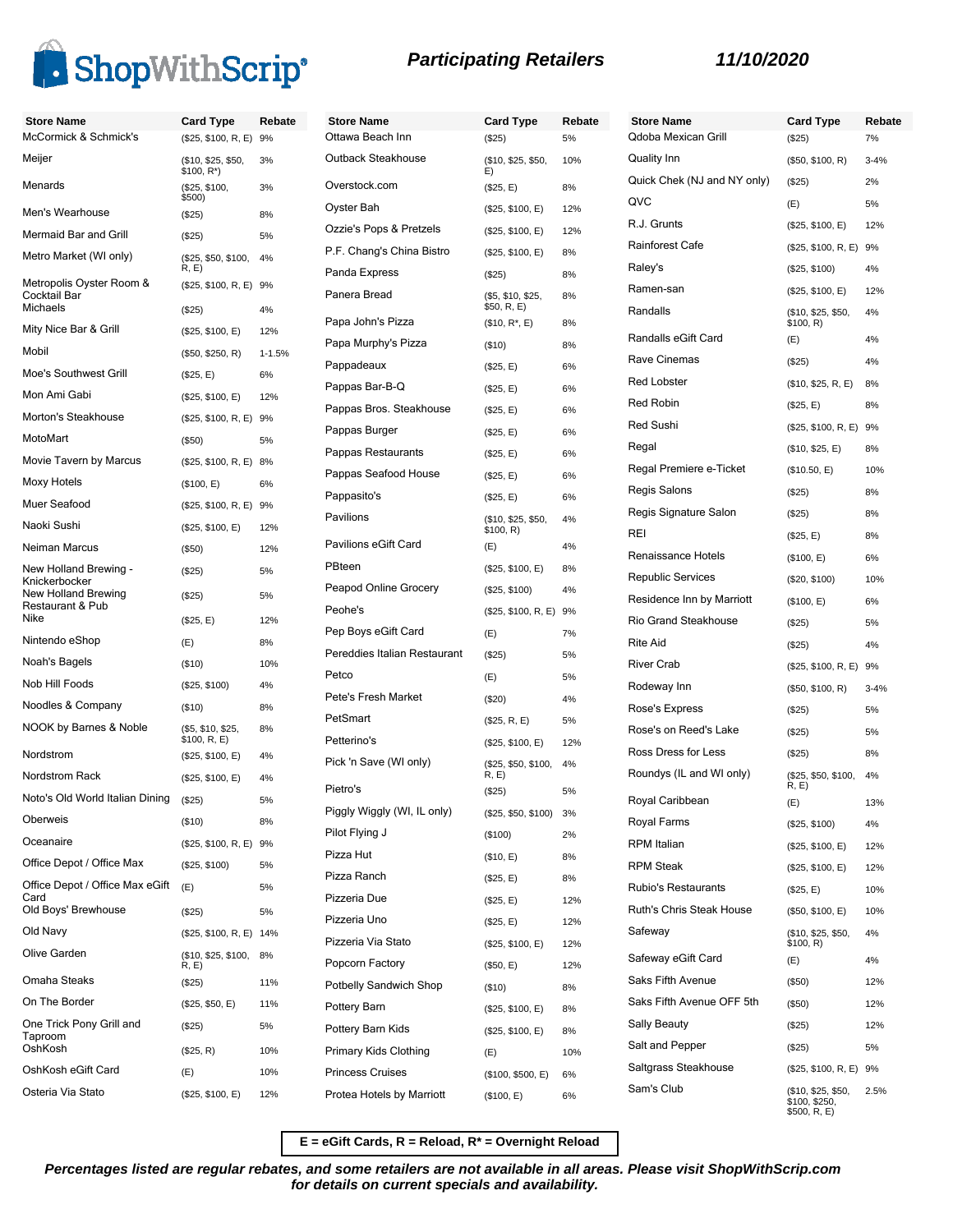

**Store Name Card Type Rebate**

| <b>Store Name</b><br>San Luis Resort         | <b>Card Type</b><br>(\$25, \$100, R, E) 9% | Rebate   | <b>Store Name</b><br>Smart & Final | <b>Card Type</b><br>(\$25, \$50, \$100) | Reb<br>3% |
|----------------------------------------------|--------------------------------------------|----------|------------------------------------|-----------------------------------------|-----------|
| Saranello's                                  | (\$25, \$100, E)                           | 12%      | S-Mart Foods                       | (\$25, \$100)                           | 2%        |
| Saturday's Hair Salon                        | (\$25)                                     | 8%       | SmartStyle                         | (\$25)                                  | 8%        |
| Save Mart Supermarkets                       | (\$25, \$100)                              | 2%       | Smashburger                        | (\$10)                                  | 10%       |
| SaveRite Grocery Warehouse                   | (\$25, \$100)                              | 4%       | Sonic                              | (\$10, \$25)                            | 8%        |
| Scheels                                      | (\$25, \$100, E)                           | 8%       | Sony PlayStation Plus              | (E)                                     | 4%        |
| Schlotzsky's                                 | (\$25, E)                                  | 6%       | Sony PlayStation Store             | (E)                                     | 4%        |
| School Uniforms by Tommy                     | (E)                                        | 5%       | Southside Inn                      | (\$25)                                  | 5%        |
| Hilfiger<br><b>Schuler Books</b>             | (\$25)                                     | 10%      | <b>Southwest Airlines</b>          | (\$250, E)                              | 4%        |
| Sears                                        | (\$25, \$100,                              | 4%       | Spa & Wellness by Spa Week         | (\$25)                                  | 14%       |
|                                              | \$250, E)                                  |          | Spafinder Wellness 365             | (\$25, E)                               | 15%       |
| Sears Auto Service Center                    | (\$25, \$100,<br>\$250, E)                 | 4%       | Spectators Sports Bar & Grill      | (\$25)                                  | 5%        |
| Seaside's                                    | (\$25, \$100, E)                           | 12%      | Speedway                           | (\$25, \$50, \$100,                     | 4%        |
| Seasons 52                                   | (\$10, \$25, \$100,<br>R, E)               | 8%       | SpringHill Suites by Marriott      | R*)                                     | 6%        |
| See's Candies                                | (\$25)                                     | 9%       | <b>Sprouts Farmers Market</b>      | (\$100, E)<br>(\$25, \$50, \$100)       | 5%        |
| Sendik's Food Market                         | (\$25, \$50, \$100,                        | 4%       | St. Louis Bread Company            | (\$5, \$10, \$25,                       | 8%        |
| Sendik's Fresh2Go                            | R)<br>(\$25, \$50, \$100,                  | 4%       |                                    | \$50, R, E)                             |           |
| Sephora                                      | R)                                         |          | St. Regis Hotels & Resorts         | (\$100, E)                              | 6%        |
| Shari's Berries                              | (\$25, E)                                  | 5%       | Stable Inn                         | (\$25)                                  | 5%        |
| Shaw's Crab House                            | (\$50, E)                                  | 12%      | <b>Staples</b>                     | (\$25, \$100, E)                        | 5%        |
| Shaw's Supermarket                           | (\$25, \$100, E)                           | 12%      | <b>Star Market</b>                 | (\$10, \$25, \$50,<br>\$100, R)         | 4%        |
|                                              | (\$10, \$25, \$50,<br>\$100, R)            | 4%       | <b>Star Theatres</b>               | (\$25, \$50, E)                         | 8%        |
| Sheetz                                       | $($25, $100, R^*)$                         | 3%       | <b>Star Theatres Single Ticket</b> | (\$10, \$12)                            | 10%       |
| <b>Sheldon Cleaners</b>                      | $($ \$5)                                   | 9%       | <b>Starbucks</b>                   | (\$5, \$10, \$25,<br>\$50, R, E)        | 7%        |
| Shell                                        | (\$25, \$50, \$100,<br>R)                  | 1.5%     | Starz                              | (E)                                     | 8%        |
| Sheraton Hotels & Resorts                    | (\$100, E)                                 | 6%       | Stater Bros. Markets               | (\$25, \$100)                           | 4%        |
| shi by Journeys                              | (\$25)                                     | 10%      | Steak 'n Shake                     | (\$10, E)                               | 8%        |
| Shoe Carnival                                | (\$25)                                     | 5%       | Stella Barra Pizzeria              | (\$25, \$100, E)                        | 12%       |
| Shoe Dept.                                   | (\$25)                                     | 8%       | Stitch Fix                         | (E)                                     | 6%        |
| Shoe Dept. Encore                            | (\$25)                                     | 8%       | Stop & Shop (NOT TOPS)             | (\$25, \$100)                           | 4%        |
| Shoe Show                                    | (\$25)                                     | 8%       | Strack & VanTil                    | (\$25, \$100)                           | 2%        |
| Shoe Show Mega                               | (\$25)                                     | 8%       | Strip House                        | (\$25, \$100, R, E) 9%                  |           |
| Shoebilee                                    | (\$25)                                     | 8%       | Stripburger                        | (\$25, \$100, E)                        | 12%       |
| Shoebilee!                                   | (\$25)                                     | 8%       | Stub Hub                           | (E)                                     | 4%        |
| Shop 'N Save (IL and MO only)                | (\$25, \$100, R)                           | 4%       | Studio Movie Grill                 | (E)                                     | 8%        |
| Shoppers Food & Pharmacy<br>(MD and VA only) | (\$25, \$100, R)                           | 4%       | Style America                      | $(\$25)$                                | 8%        |
| ShopRite                                     | (\$25, \$100)                              | 4%       | Su Casa (Chicago Only)             | (\$25, E)                               | 12%       |
| Showplace                                    | (\$25, \$50, E)                            | 8%       | Suburban Extended Stay Hotel       | (\$50, \$100, R)                        | $3 - 4%$  |
| Showplace Single Ticket                      | (\$10, \$12)                               | 10%      | <b>Subway Restaurants</b>          | (\$10, \$50, R, E)                      | 6%        |
| Shutterfly                                   | (\$25, E)                                  | 9%       | Summer House Santa Monica          | (\$25, \$100, E)                        | 12%       |
| Sierra                                       | (\$25, \$100, E)                           | 7%       | Sunglass Hut                       | (E)                                     | 9%        |
| Simms Steakhouse                             | (\$25, \$100, R, E) 9%                     |          | Sunoco                             | (\$50, \$250)                           | 1%        |
| Sinclair Oil                                 | (\$25, \$100)                              | 1.5%     | Supercuts                          | (\$25)                                  | 8%        |
| Sirius XM Radio                              | (E)                                        | 4%       | <b>Superior Grocers</b>            | (\$25)                                  | 4%        |
| Sleep Inn                                    | (\$50, \$100, R)                           | $3 - 4%$ | Sushi-san                          | (\$25, \$100, E)                        | 12%       |

| Store Name                                  | Card Type                                      | Rebate     |
|---------------------------------------------|------------------------------------------------|------------|
| sweetFroq                                   | (\$10)                                         | 10%        |
| T.J. Maxx                                   | (\$25, \$100, E)                               | 7%         |
| T.J.<br>Maxx/Marshalls/HomeGoods/Si<br>erra | (\$25, \$100, E)                               | 7%         |
| Taco Bell                                   | (S5, \$10, \$25, R)                            | 5%         |
| Talbots                                     | $(\$25)$                                       | 13%        |
| <b>Tallboy Taco</b>                         | (\$25, \$100, E)                               | 12%        |
| Tanger Outlets                              | (\$25)                                         | 8%         |
| Target                                      | (\$10, \$25, \$50,<br>\$100, \$250, R.<br>E)   | 2.5%       |
| Texaco                                      | (\$50, \$100,<br>\$250, R)                     | $1 - 1.5%$ |
| Texas Roadhouse                             | (\$25, \$100, E)                               | 8%         |
| TGF Hair Salon                              | $(\$25)$                                       | 8%         |
| <b>TGI Fridays</b>                          | (\$25, E)                                      | 9%         |
| The Home Depot®                             | (\$10, \$25, \$100,<br>\$500, \$1000, R,<br>E) | 4%         |
| The Luxury Collection                       | (\$100, E)                                     | 6%         |
| The North Face                              | (E)                                            | 8%         |
| The Ritz Carlton                            | (\$100, E)                                     | 6%         |
| Three Dots and a Dash                       | (\$25, \$100, E)                               | 12%        |
| <b>Tim Hortons</b>                          | (\$10)                                         | 5%         |
| Tokio Asian Fusion                          | (\$25, \$100, E)                               | 12%        |
| Tom Thumb (TX)                              | (\$10, \$25, \$50,<br>\$100, R)                | 4%         |
| Tom Thumb eGift Card (TX)                   | (E)                                            | 4%         |
| Topgolf                                     | (\$50, E)                                      | 8%         |
| <b>Total Wine &amp; More</b>                | (\$25, \$100, E)                               | 7%         |
| Tower of the Americas                       | (\$25, \$100, R, E)                            | 9%         |
| Town & Country Food Market                  | (\$25, \$100)                                  | 2%         |
| TownePlace Suites by Marriott               | (\$100, E)                                     | 6%         |
| <b>Trestle Stop</b>                         | (\$25)                                         | 5%         |
| T-Rex                                       | (\$25, \$100, R, E)                            | 9%         |
| <b>Tribute Portfolio</b>                    | (\$100, E)                                     | 6%         |
| Troy's Liquor Bar                           | (\$25, \$100, R, E) 9%                         |            |
| Tru by Hilton                               | (\$100, \$500)                                 | 2%         |
| <b>Twin City Grill</b>                      | (\$25, \$100, E)                               | 12%        |
| Uber                                        | (E)                                            | 2.5%       |
| Uber Eats                                   | (E)                                            | 2.5%       |
| ULTA                                        | (\$25, E)                                      | 4%         |
| <b>Under Armour</b>                         | (\$25, E)                                      | 11%        |
| Uno Pizzeria & Grill                        | (\$25, E)                                      | 12%        |
| Valuland Grocery                            | (\$25, \$100)                                  | 2%         |
| Vera Bradley                                | (\$50, E)                                      | 7%         |
| <b>VG's Grocery</b>                         | (\$25, \$100)                                  | 2%         |
| Vic & Anthony's Steakhouse                  | (\$25, \$100, R, E) 9%                         |            |
| Village Inn Pizza Parlor                    | (\$25)                                         | 5%         |

**E = eGift Cards, R = Reload, R\* = Overnight Reload**